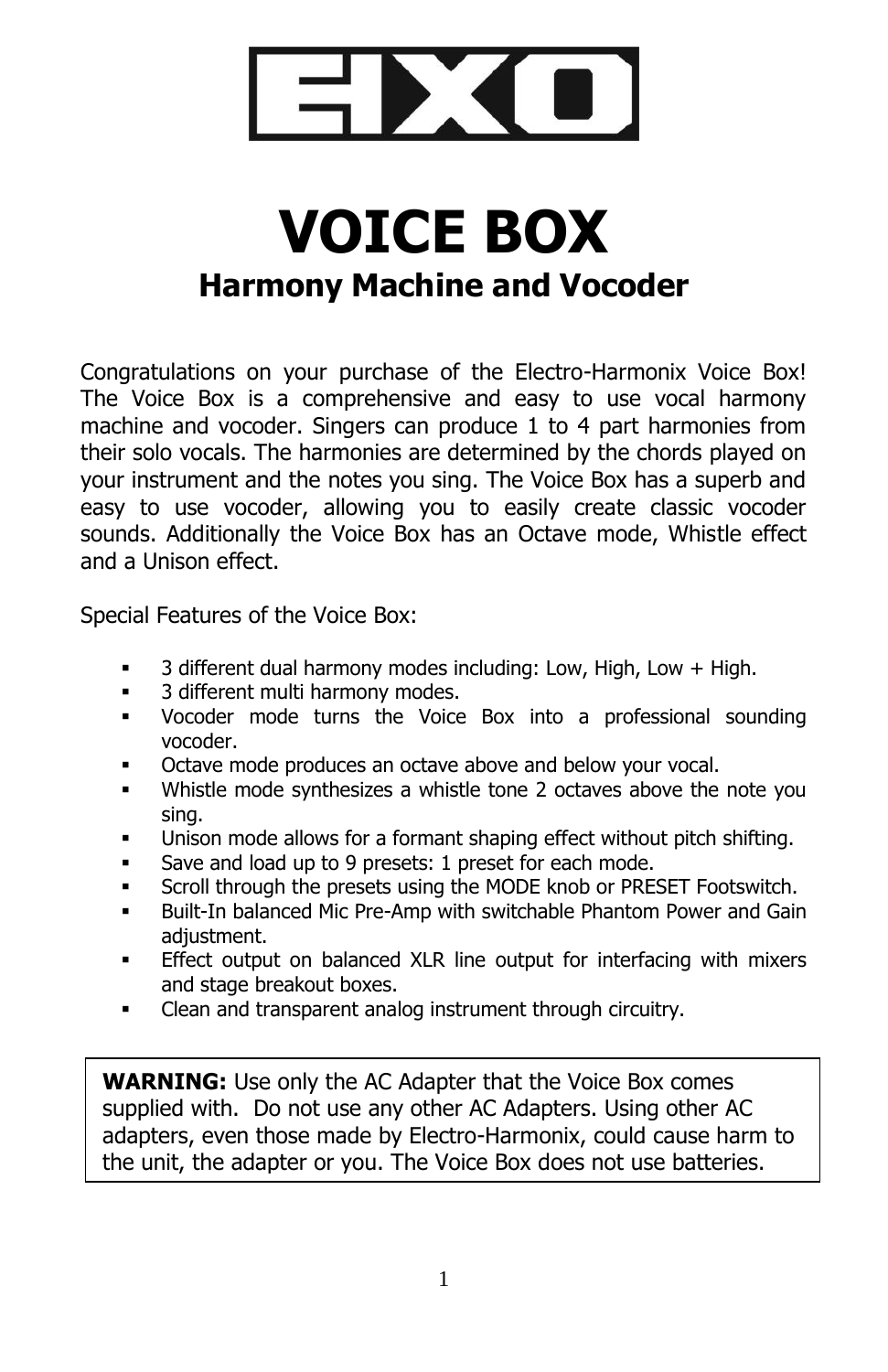# **- QUICK START GUIDE -**

#### **BASIC CONNECTION SETUP**

- 1. Connect your microphone to the MIC input on the right side of the Voice Box using a balanced XLR cable.
- 2. Connect a balanced XLR cable to the EFFECT output jack on the left side of the Voice Box. Connect the other end of the XLR cable to the line input of a mixer.
- 3. Using an unbalanced instrument cable, plug your instrument into the INST Input Jack on the right side of the Voice Box.
- 4. Connect your instrument's amp or chain of effects into the INST output jack on the left side of the Voice Box.
- 5. Plug the AC Adapter into a wall outlet.
- 6. Plug the barrel connector of the AC Adapter into the 9V power jack at the top of the Voice Box. **Polarity is center negative**.
- 7. If using a condenser microphone, flip the Phantom Power switch up to the top position, otherwise leave it off. The Phantom Power Switch is located on the right side of the Voice Box, next to the XLR MIC input.
- 8. Push the MIC BYPASS Footswitch until its associated LED is off. Sing into the microphone, you will hear your dry vocal at this point. Adjust mixer settings as well as the MIC GAIN switch on the Voice Box to obtain optimal mic levels.

#### **USING THE HARMONIES**

- 1. Rotate the white MODE knob clockwise until LOW HARMONY mode is selected.
- 2. Rotate the GENDER BENDER, DRY and HARMONY REVERB knobs fully counter-clockwise.
- 3. Rotate the BLEND and VOICE MIX knobs so that they are set to 12 o'clock or 50% position.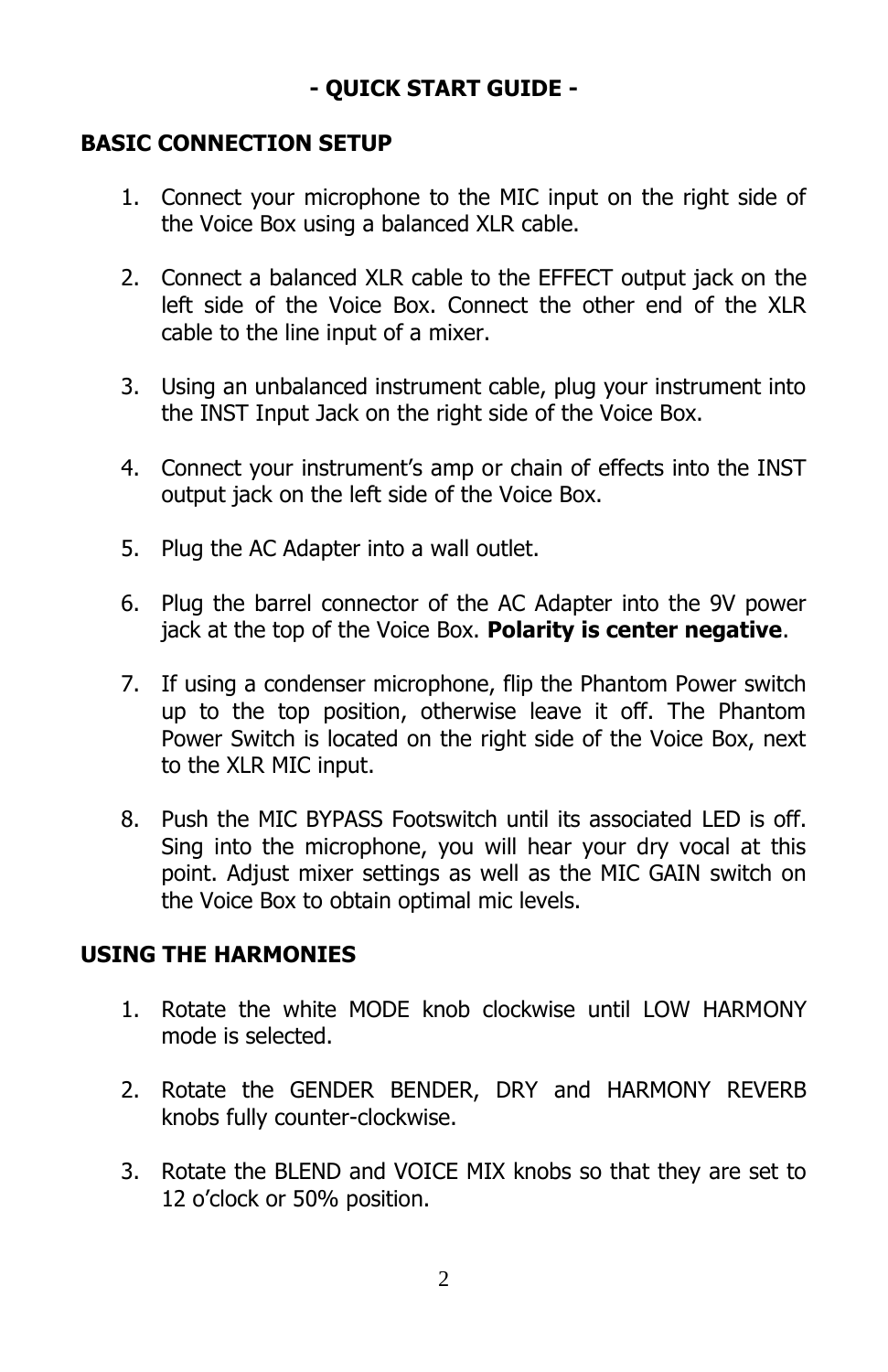- 4. Play your instrument to make sure you can hear it well. Now tune your instrument, the harmonies in the Voice Box work best when your instrument is properly tuned with itself. The instrument does not have to be tuned to A440 or any other standard.
- 5. Play some chords and sing, you will hear the Voice Box produce mostly 3rds and 5ths below your original vocal and in tune with your instrument.
- 6. Rotate the MODE knob to load the other harmony modes.

# **VOICE MIX Knob Adjustments**

- 1. When the Voice Box is set to one of the 6 harmony modes, the VOICE MIX knob adjusts the mix between lower and higher harmonies. For example, when the Voice Box is set to LOW HARMONY mode, the VOICE MIX knob will mix between the 3rd below your original note and the 5th below your original note.
- 2. Adjust the VOICE MIX knob to hear the mix of lower 3rd and lower 5th harmonies you like best.

#### **GENDER BENDER Knob Adjustments**

- 1. In the 6 harmony modes, the GENDER BENDER knob controls the timbre of the harmony voices. As you turn the GENDER BENDER knob clockwise, the formant of the harmony voices shifts upward or downward. The direction of the formant shift depends on the harmony mode selected.
- 2. As an example, if the Voice Box is set to LOW HARMONY mode, as you turn the GENDER BENDER knob clockwise, the formant shifts downward, emulating the lengthening of the vocal tract. Male singers tend to have longer vocal tracts than female singers, so by turning the GENDER BENDER knob clockwise in LOW HARMONY mode, you are making the harmony voices sound more male.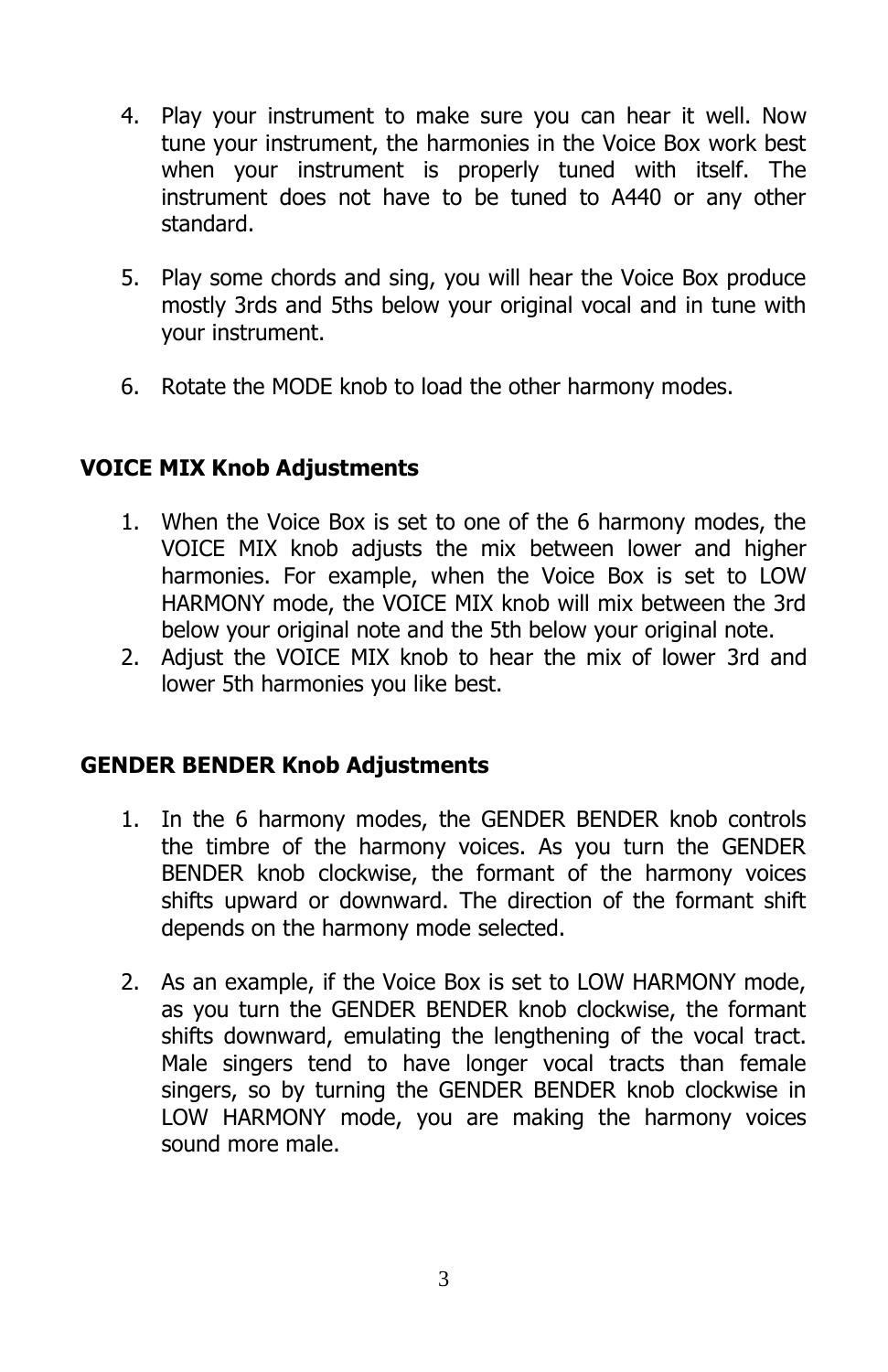3. Turning the GENDER BENDER knob counter-clockwise reduces the formant shift, going all the way down to zero when set fully counter-clockwise.

#### **Adding Reverb**

- 1. The Voice Box includes separate control for DRY or HARMONY reverb.
- 2. Turn up the HARMONY knob under REVERB and you will hear the harmony voices going through the reverb effect.
- 3. Turn up the DRY knob under REVERB and you will hear your dry vocals going through the reverb effect.
- 4. You can apply separate amounts of reverb to your effected vocals or dry vocals.

#### **USING THE VOCODER**

- 1. Turn the MODE knob counter-clockwise until VOCODER mode is selected.
- 2. Rotate DRY REVERB, HARMONY REVERB and VOICE MIX knobs fully counter-clockwise.
- 3. Rotate the GENDER BENDER knob to 12 o'clock or 50%.
- 4. Rotate the BLEND fully clockwise so all you hear is effect.
- 5. You may even want to mute the output of the instrument signal, for example turn off your guitar amp if using an amp.
- 6. Play a chord on your instrument then sing something. You should hear your voice modulating the instrument. You are now vocoding.
- 7. Try turning the VOICE MIX knob up to 50%. In VOCODER mode, the VOICE MIX knob gives a treble boost up 12 o'clock. Past 12 o'clock, it will add more harmonics to your instrument, emphasizing the most sibilant frequency ranges of the voice. This makes it easier to obtain vocoded sounds out of dry guitar.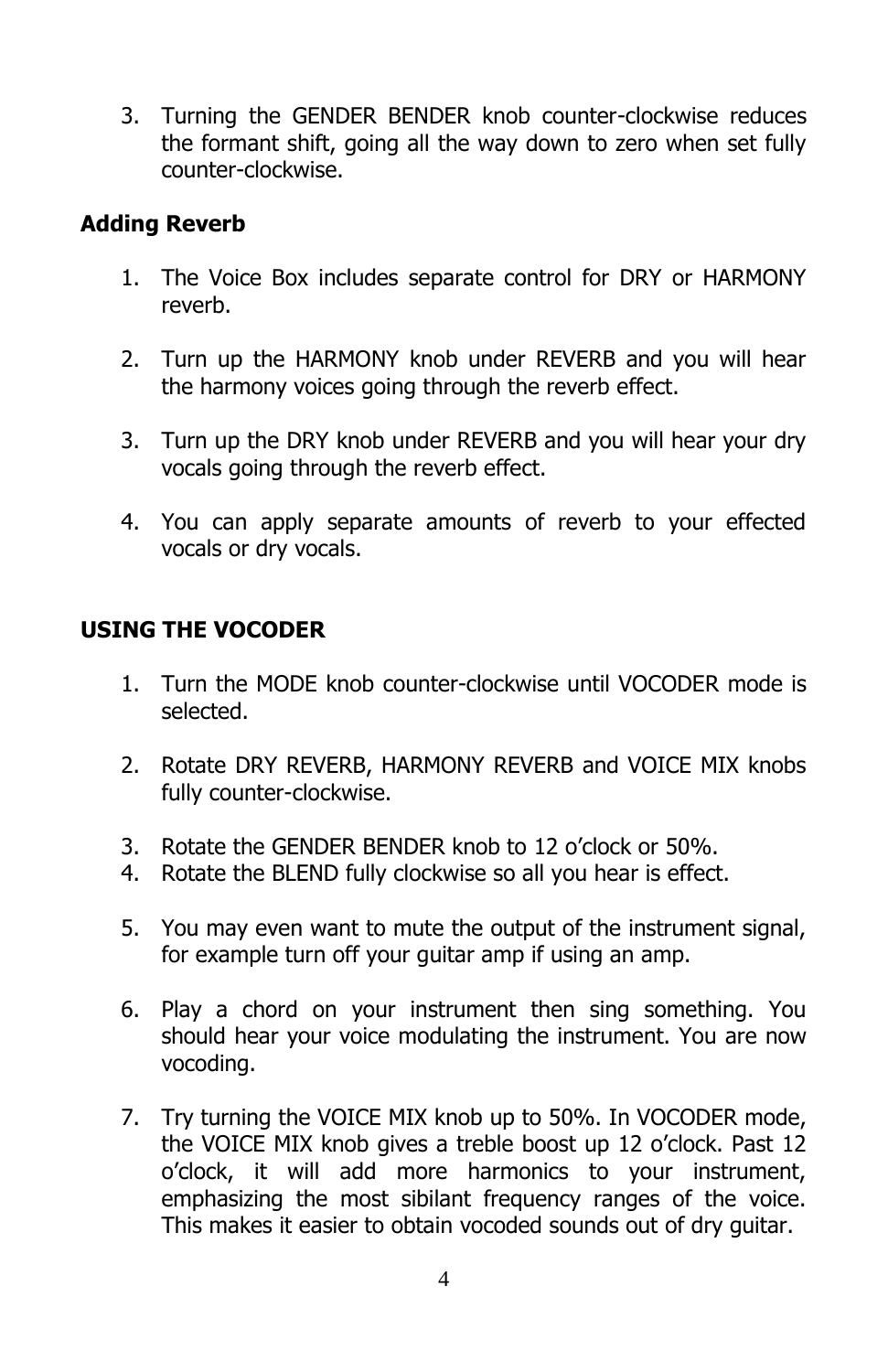- 8. In VOCODER mode, the GENDER BENDER knob again shifts the formant. Above 12 o'clock, the formant will shift upward (more female). Below 12 o'clock, the formant shifts downward (more male). At 12 o'clock there is no formant shift.
- 9. The BLEND knob can be used to mix in some of your dry vocal to create interesting doubled vocal effects.
- 10. You can add some reverb to the vocoded signal by turning up the HARMONY REVERB knob.

#### **USING OCTAVES MODE**

- 1. OCTAVES mode does not require an instrument to be played in order for it to produce the octaves above and below your original vocals.
- 2. Turn the MODE knob until OCTAVES mode is selected.
- 3. The VOICE MIX knob mixes between the lower and upper octaves. Full counter-clockwise produces the lower octave and full clockwise produces the upper octave. 12 o'clock on the VOICE MIX knob will produce an equal mix of both octaves.
- 4. Turning GENDER BENDER clockwise in OCTAVES mode increases the amount formant shift for both the upper and lower octave. GENDER BENDER shifts the formant upward for the upper octave and shifts it downward for the lower octave. Turning the GENDER BENDER knob counter-clockwise will reduce the formant shift to zero at the minimum position.

#### **USING UNISON + WHISTLE MODE**

- 1. UNISON + WHISTLE mode is another mode that does not require an instrument to be played for it to work properly. UNISON is vocal formant shift effect with no pitch shifting and WHISTLE synthesizes a whistle tone two octaves above the note you sing.
- 2. Turn the MODE knob until UNISON + WHISTLE mode is selected.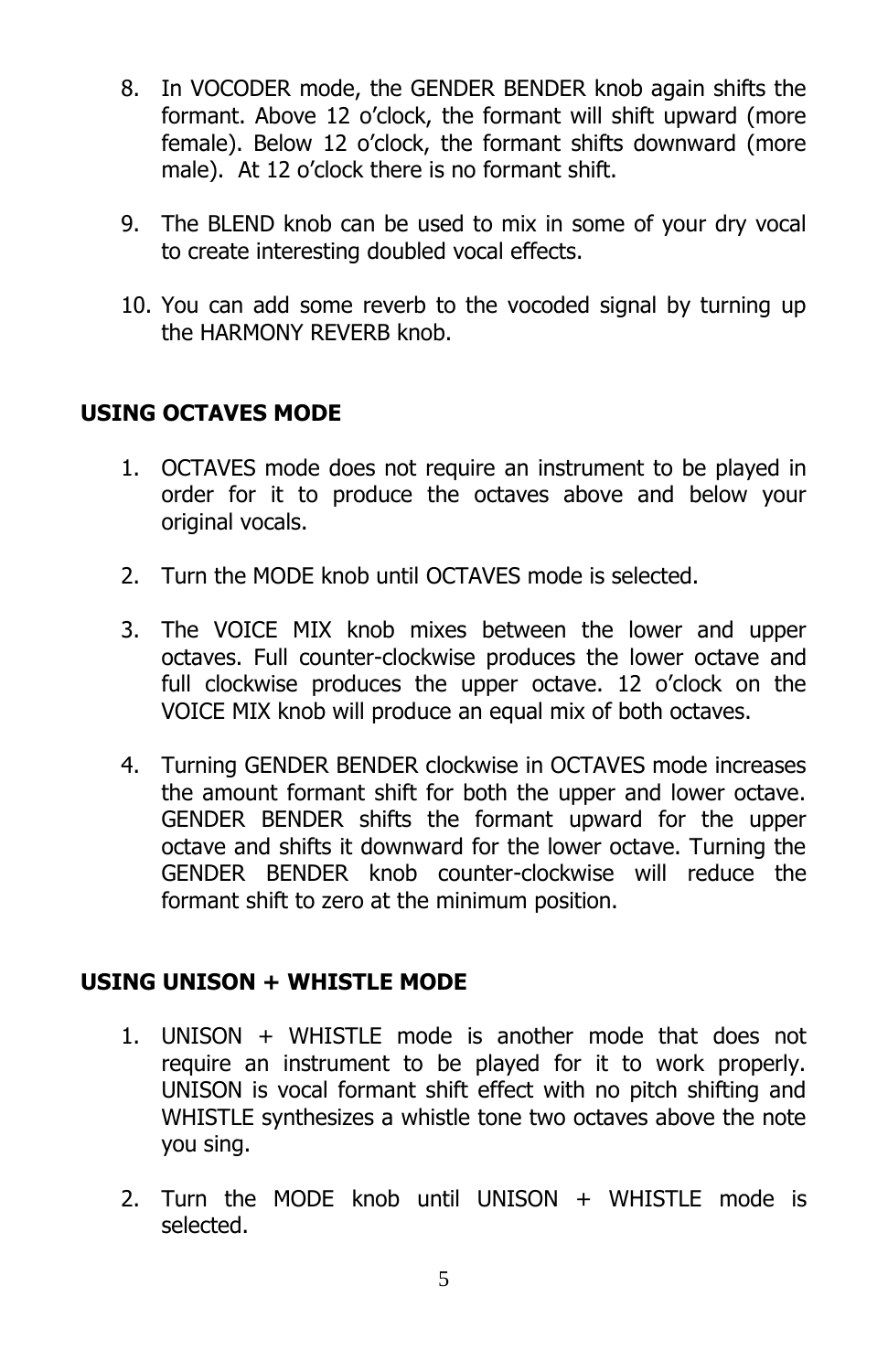- 3. The VOICE MIX knob mixes between the UNISON effect (fully counter-clockwise) and the WHISTLE effect (fully clockwise).
- 4. The GENDER BENDER knob sets the amount of formant shifting for UNISON mode. Above 12 o'clock, the formant will shift upward (more female). Below 12 o'clock, the formant shifts downward (more male). At 12 o'clock there is no formant shift.

#### **- DESCRIPTION OF MODES -**

The Voice Box has 9 modes to choose from. Each mode gives the musician a different sonic palette to work with. In addition, each mode may change the functionality of some of the Voice Box's knobs. In this section we will describe each mode and the functionality of the knobs that change with the mode.

Use the MODE knob to cycle through the modes. Turning the MODE knob clockwise goes up the LED ladder. Turning the MODE knob counter-clockwise goes down the LED ladder.

Below is a table displaying the function of each knob as it relates to the selected mode. Arrows indicate the function that occurs as the knob is turned to or towards the extreme knob position in that direction. You will notice some knobs, such as BLEND, do not change with the mode while others, such as GENDER BENDER, are the same basic control but the direction or amount of the function changes for nearly every mode.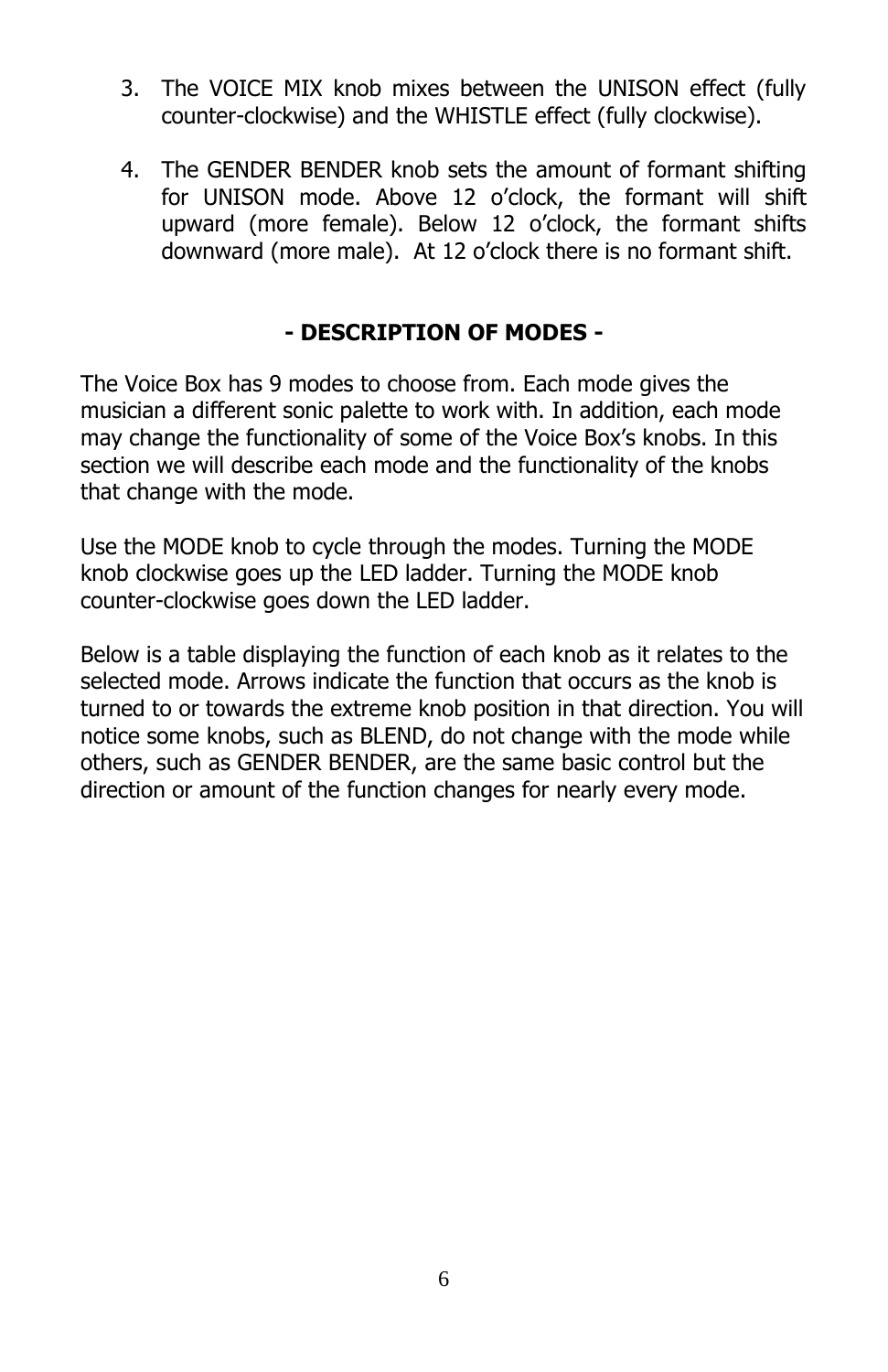|                         | REVERB                 |                                           | <b>VOICE MIX</b>                                                 |                                                                         |                                  |
|-------------------------|------------------------|-------------------------------------------|------------------------------------------------------------------|-------------------------------------------------------------------------|----------------------------------|
| <b>BLEND</b>            | DRY                    | <b>HARMONY</b>                            | <b>GENDER</b><br><b>BENDER</b>                                   | LOW<br><b>HIGH</b>                                                      | MODE                             |
| DryWet                  | Dry Reverb<br>LessMore | <b>Effects Reverb</b><br><b>ElessMore</b> | Formant Shift<br><b>Example 7</b> ZeroDown                       | <b>Voice Mix</b><br>$\blacktriangleleft$ -3rd-5th                       | LOW<br><b>HARMONY</b>            |
| DryWet                  | Dry Reverb<br>LessMore | <b>Effects Reverb</b><br>LessMore         | Formant Shift<br><b>∢ZeroUpward</b>                              | <b>Voice Mix</b><br>$-4$ -3rd+5th                                       | <b>HIGH</b><br><b>HARMONY</b>    |
| <b>External Dry</b> Wet | Dry Reverb<br>LessMore | <b>Effects Reverb</b><br>LessMore         | Formant Shift<br><b>Example 7</b> ZeroDown<br><b>∢ZeroUpward</b> | <b>Voice Mix</b><br>$\blacktriangleleft$ -5th+3rd $\blacktriangleright$ | LOW + HIGH<br><b>HARMONY</b>     |
| ● DryWet                | Dry Reverb<br>LessMore | <b>Effects Reverb</b><br><b>ElessMore</b> | Formant Shift<br><b>Example 2</b> ZeroDown<br><b>∢ZeroUpward</b> | <b>Voice Mix</b><br>$\blacktriangleleft$ -5th+3rd                       | <b>MULTI</b><br><b>HARMONY 1</b> |
| DryWet                  | Dry Reverb<br>LessMore | <b>Effects Reverb</b><br>LessMore         | Formant Shift<br><b>Example 7</b> ZeroDown<br><b>∢ZeroUpward</b> | <b>Voice Mix</b><br>$-5th+Oct.$                                         | <b>MULTI</b><br><b>HARMONY 2</b> |
| <b>I</b> DryWet ▶       | Dry Reverb<br>LessMore | <b>Effects Reverb</b><br>LessMore         | Formant Shift<br><b>Example 2</b> ZeroDown<br><b>∢ZeroUpward</b> | <b>Voice Mix</b><br>$\bullet$ -Oct+5th                                  | <b>MULTI</b><br><b>HARMONY 3</b> |
| <b>I</b> DryWet ▶       | Dry Reverb<br>LessMore | <b>Effects Reverb</b><br>LessMore         | Formant Shift<br><b>Example 7</b> ZeroDown<br><b>∢ZeroUpward</b> | <b>Voice Mix</b><br>$\triangleleft$ -Oct+Oct.                           | <b>OCTAVES</b>                   |
| DryWet                  | Dry Reverb<br>LessMore | <b>Effects Reverb</b><br>LessMore         | Formant Shift<br>Downward<br>OffUpward                           | <b>Voice Mix</b><br>Unison<br>Whistle <b>D</b>                          | UNISON +<br><b>WHISTLE</b>       |
| DryWet                  | Dry Reverb<br>LessMore | <b>Effects Reverb</b><br>◀ LessMore ▶     | Formant Shift<br>Downward<br>OffUpward                           | Treble/Harmonic<br>Enhancement<br>LessMore                              | <b>VOCODER</b>                   |

#### **HARMONY Modes**

The six HARMONY Modes will pitch shift your voice to create 2 to 4 part harmonies along with your dry vocal. The pitch and number of harmonies depends on the selected mode. In addition the exact function of the VOICE MIX and GENDER BENDER knobs changes slightly with each mode. **Please Note:** All six harmony modes require an instrument to be played along with your vocal to provide the key information for the pitch shifter. If no instrument is plugged in and playing, the six harmony modes will not work correctly. The Voice Box works best with full chords; for example a chord with at least the root, 3rd and 5th.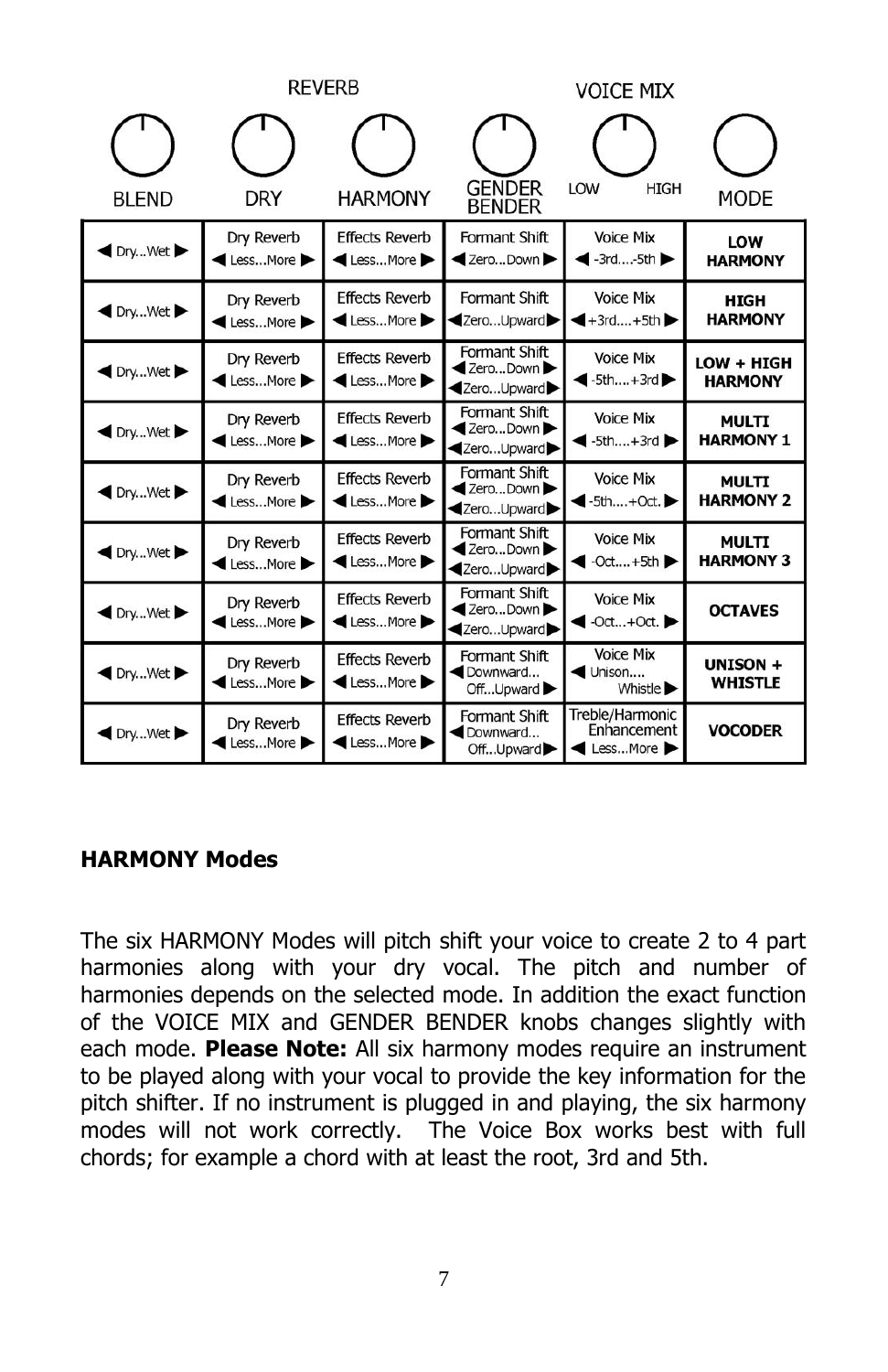#### **LOW HARMONY**

The Voice Box creates two harmony voices below the note you sing. The low voice is usually the lower 3rd below your note but will sometimes be the lower 4th depending on the most appropriate harmony for the chord your instrument plays and the note you sing. The high voice is usually the lower 5th below the note you sing but will sometimes be the lower 6th again depending on which harmony is the most appropriate.

> **VOICE MIX knob:** Mixes between the lower 3rd harmony (in knob's LOW position) and the lower 5th harmony (in knob's HIGH position). When set to 12 o'clock, there will be an equal mix of both harmonies.

> **GENDER BENDER knob:** As turned clockwise, GENDER BENDER shifts the formant downward, making the harmonies sound more male. When turned fully counter-clockwise, there is no formant shift.

#### **HIGH HARMONY**

The Voice Box creates two harmony voices above the note you sing. The low voice is usually the 3rd above your note but will sometimes be the 4th depending on the most appropriate harmony for the chord your instrument plays and the note you sing. The high voice is usually the 5th above the note you sing but will sometimes be the 6th again depending on the most appropriate harmony.

> **VOICE MIX knob:** Mixes between the 3rd harmony (in knob's LOW position) and the 5th harmony (in knob's HIGH position). When set to 12 o'clock, there will be an equal mix of both harmonies.

> **GENDER BENDER knob:** As turned clockwise, GENDER BENDER shifts the formant upward, making the harmony sound more female. When turned fully counter-clockwise, there is no formant shift.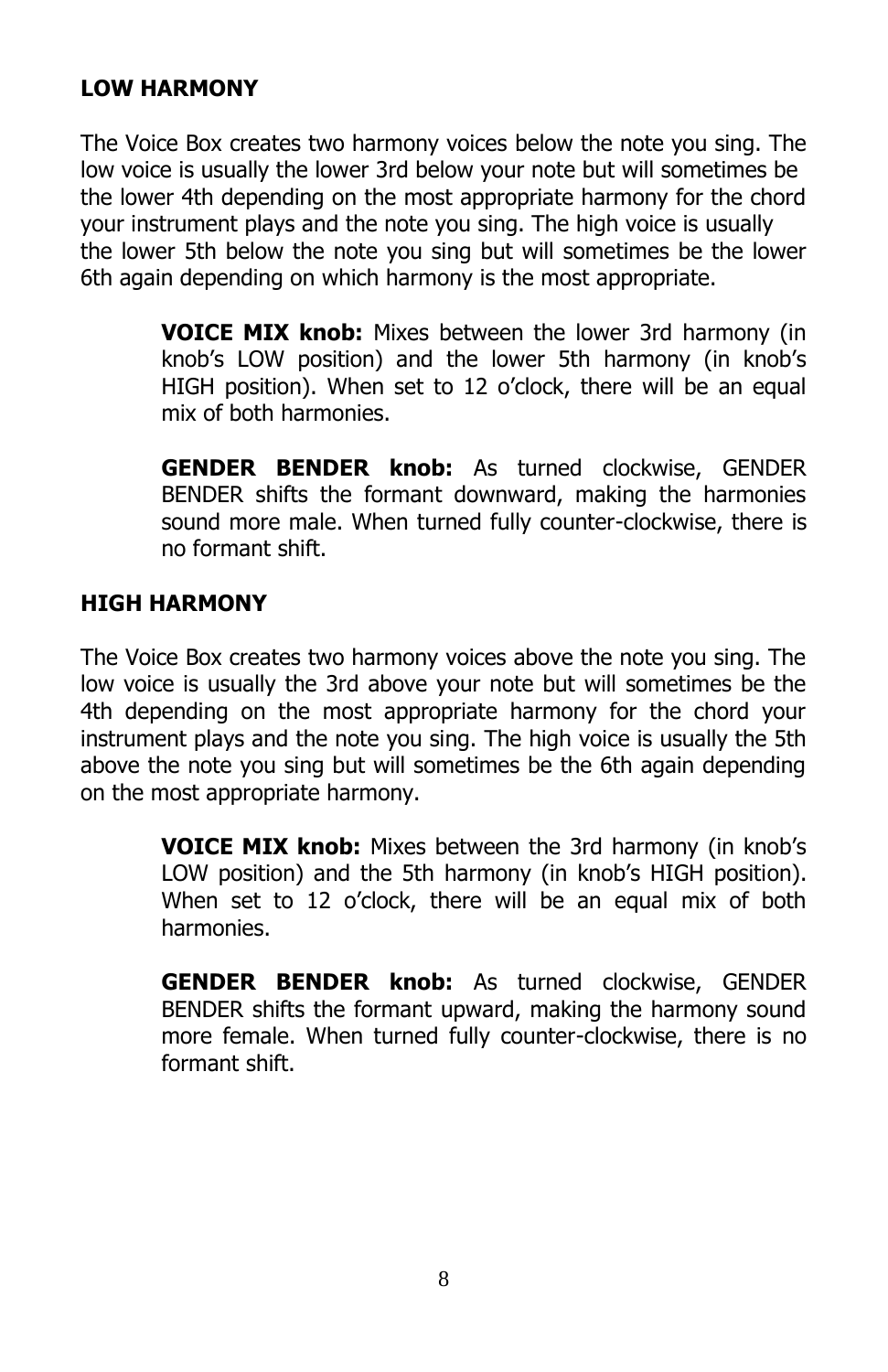#### **LOW + HIGH HARMONY**

The Voice Box creates two harmony voices one above the note you sing and one below. The low voice is usually the lower 5th below the note you sing. The high voice is usually the upper 3rd above the note you sing.

> **VOICE MIX knob:** Mixes between the lower 5th harmony (in knob's LOW position) and the upper 3rd harmony (in knob's HIGH position). When set to 12 o'clock, there will be an equal mix of both harmonies.

> **GENDER BENDER knob:** For the lower harmony, GENDER BENDER shifts the formant downward, making the harmony sound more male. For the upper harmony, the formant shifts upward, making the harmony

> sound more female. When turned fully counter-clockwise, there is no formant shift.

**MULTI HARMONY 1:** Lower 3rd, Lower 5th and Upper 3rd

**The Voice Box creates three harmonies:** two lower harmonies and one upper harmony. The harmonies consist of the lower 3rd harmony, the lower 5th harmony and the upper 3rd harmony.

> **VOICE MIX knob:** Mixes between the lower 3rd harmony (in knob's LOW position) and the upper 3rd harmony (in knob's HIGH position). The volume of the lower 5th harmony does not change with the VOICE MIX knob. When set to 12 o'clock, there is an equal mix of all harmonies.

> **GENDER BENDER knob:** For the lower harmonies, GENDER BENDER shifts the formant downward, making the harmonies sound more male. For the upper harmony the formant shifts upward, making the harmony sound more female. When turned fully counter-clockwise, there is no formant shift.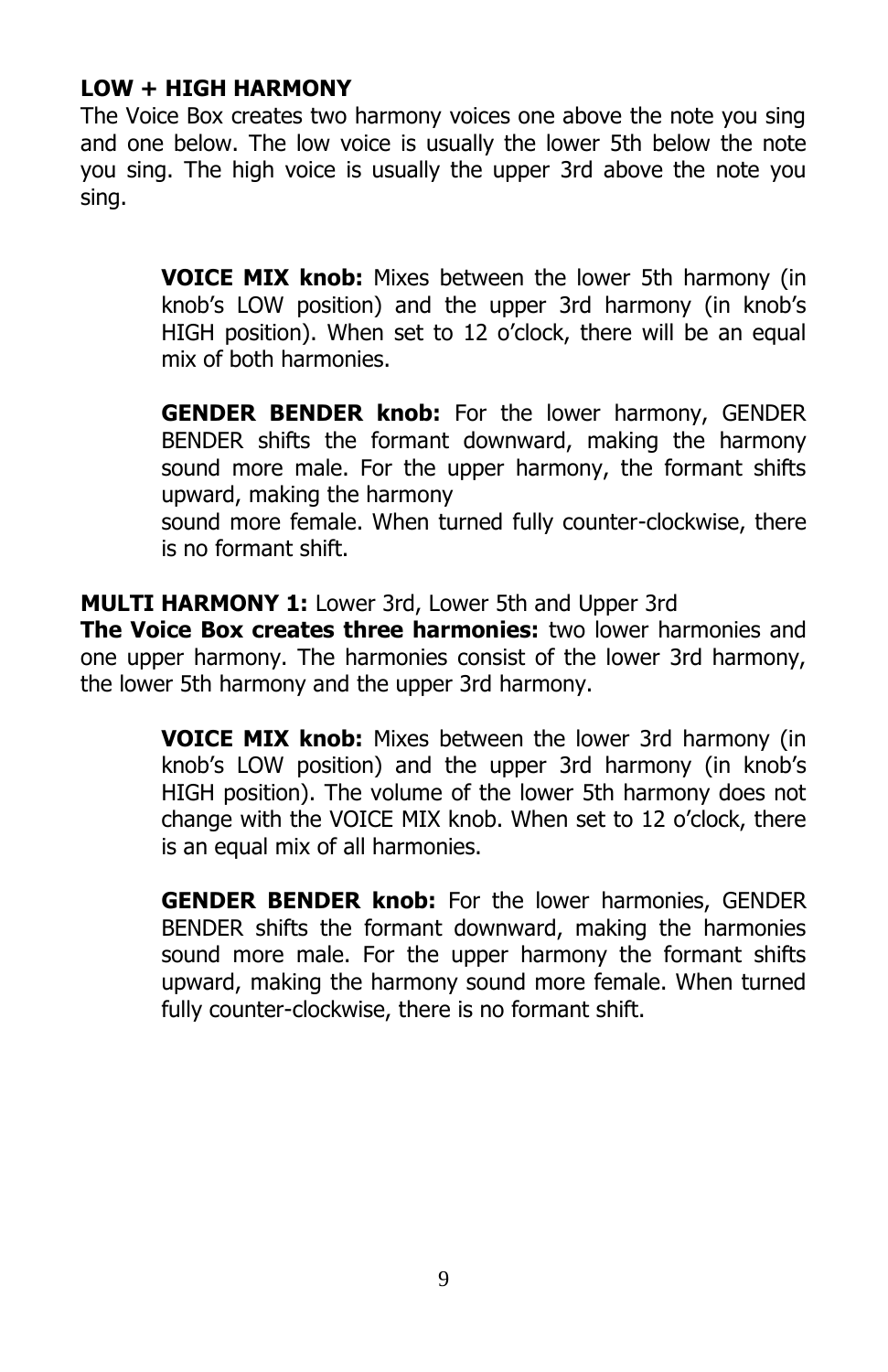**MULTI HARMONY 2:** Lower 3rd, Lower 5th, Upper 3rd and Upper Octave

The Voice Box creates the same three harmonies as in Multi Harmony 1 and adds the upper octave. The harmonies consist of the lower 3rd harmony, the lower 5th harmony and the upper 3rd harmony. Added to the mix is the upper octave.

> **VOICE MIX knob:** Mixes between the lower 3rd harmony (in knob's LOW position) and the upper octave (in knob's HIGH position). The levels of the lower 5th harmony and upper 3rd harmony do not change with the VOICE MIX knob. When set to 12 o'clock, there will be an equal mix of all harmonies and upper octave.

> **GENDER BENDER knob:** For the lower harmonies, GENDER BENDER shifts the formant downward, making the harmonies sound more male. For the upper harmony and octave, the formant shifts upward, making the harmonies sound more female. When turned fully counter-clockwise, there is no formant shift.

**MULTI HARMONY 3:** Lower Octave, Lower 5th, Upper 3rd and Upper 5th The Voice Box creates three harmonies (one below, two above) plus an octave down. The harmonies consist of the lower 5th harmony, the upper 3rd harmony and the upper 5th harmony. Added to the mix is the lower octave.

> **VOICE MIX knob:** Mixes between the lower octave (in knob's LOW position) and the upper 5th harmony (in knob's HIGH position). The levels of the lower 5th harmony and upper 3rd harmony do not change

> with the VOICE MIX knob. When set to 12 o'clock, there will be an equal mix of all harmonies and lower octave.

> **GENDER BENDER knob:** For the lower harmony and octave, GENDER BENDER shifts the formant downward, making the harmonies sound more male. For the upper harmonies, the formant shifts upward, making the harmonies sound more female. When turned fully counter-clockwise, there is no formant shift.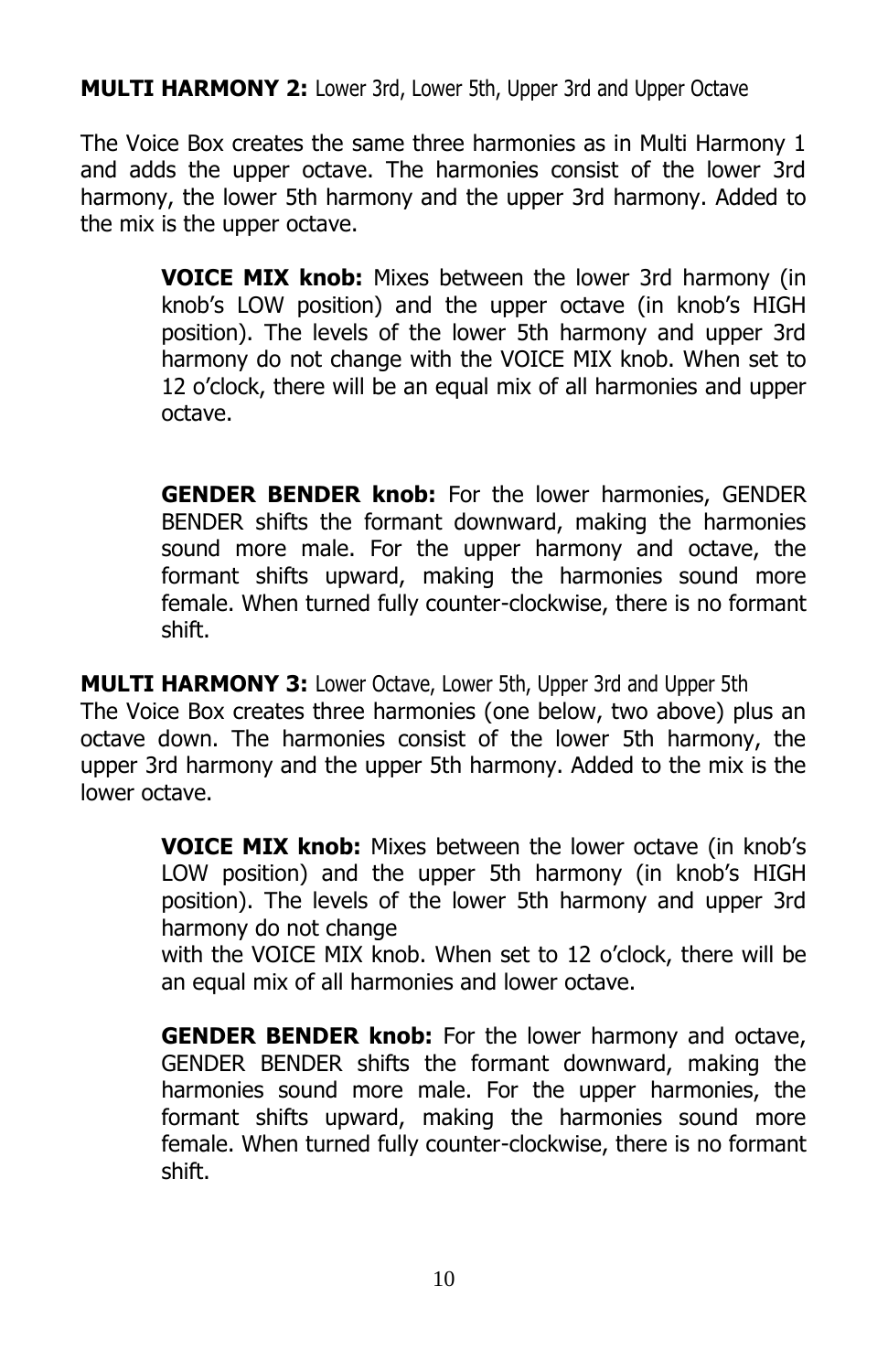#### **OCTAVES Mode**

OCTAVES mode pitch shifts your vocal up and down exactly one octave. Since the amount of pitch shift is preset to an octave, this mode does not require an instrument to be played along with your vocal.

> **VOICE MIX knob:** Mixes between the lower octave (in knob's LOW position) and the upper octave (in knob's HIGH position). When set to 12 o'clock, there will be an equal mix of the two octaves.

> **GENDER BENDER knob:** For the lower octave, turning GENDER BENDER clockwise shifts the formant downward, making the lower octave sound more male. For the upper octave, turning GENDER BENDER clockwise shifts the formant upward, making the upper octave sound more female. When turned fully counter-clockwise, there is no formant shift.

#### **UNISON + WHISTLE Mode:**

UNISON + WHISTLE mode is really like having two modes in one. Each function is separate from the other. UNISON mode allows for formant shift without changing the pitch of your vocal. For example, you want to sound more womanly but without changing your pitch. WHISTLE mode synthesizes a whistle tone exactly two octaves above the note you sing.

> **VOICE MIX knob:** Mixes between the UNISON effect (in knob's LOW position) and the WHISTLE effect (in knob's HIGH position). When set to 12 o'clock, there will be an equal mix of UNISON and WHISTLE.

> **GENDER BENDER knob:** Adjusts formant shift for the UNISON effect only. When GENDER BENDER is set to 12 o'clock, there is no formant shift. As you turn the knob clockwise from 12 o'clock, the formant shifts upward for a more female sounding vocal. As you turn the knob counter-

> clockwise from 12 o'clock, the formant shifts downward for a more male sounding vocal.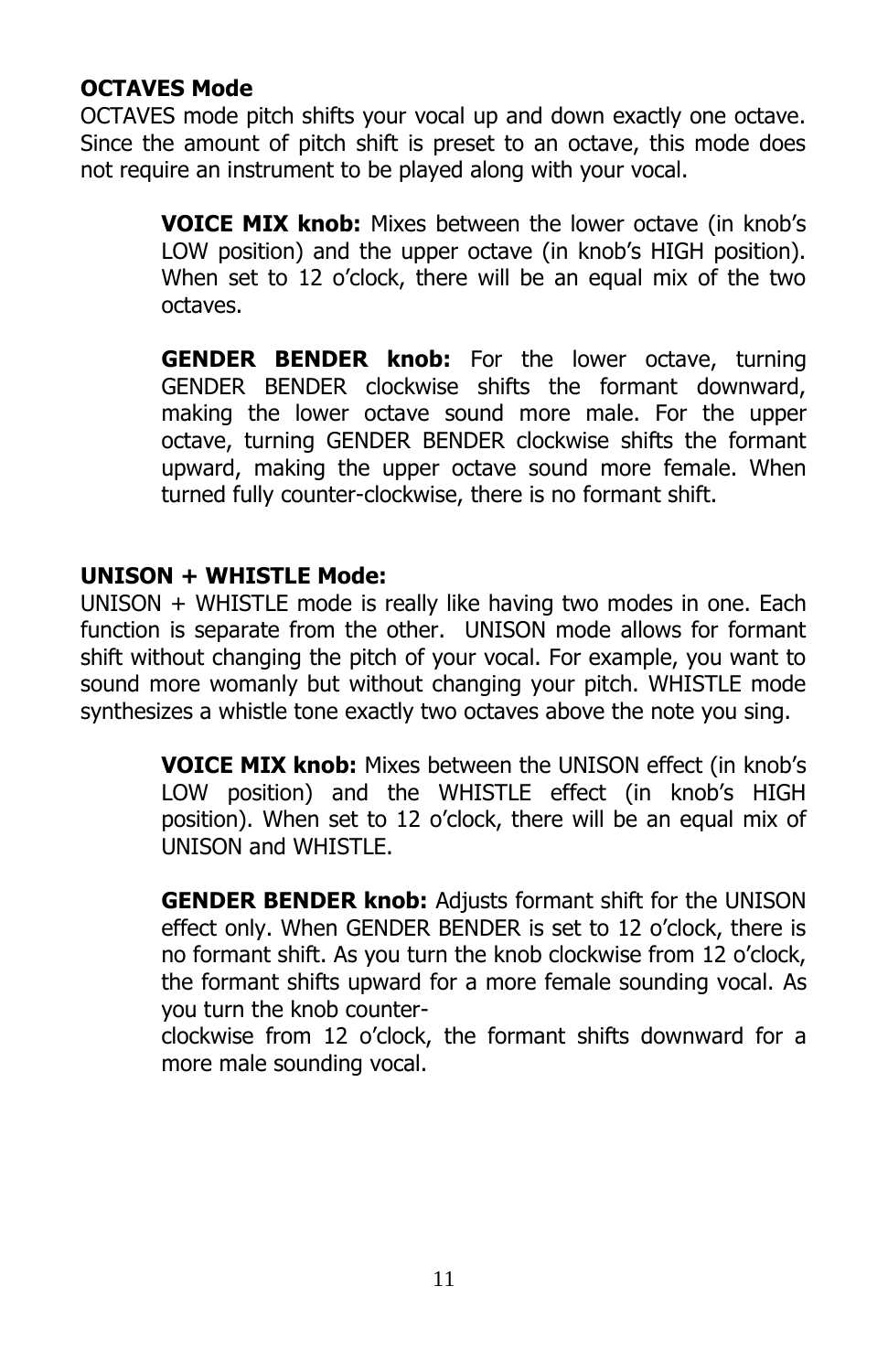#### **VOCODER Mode**

VOCODER mode turns the Voice Box into a 256 Band vocoder. Vocoding is an effect that allows a voice to modulate an instrument or sound source. The controls have been optimized so that the vocoder is very much plug, play and sing; the musician does not need to do much work to create fantastic sounding vocoder effects. As with most vocoders, both a vocal signal and an instrument signal are required to obtain the proper effect.

> **VOICE MIX knob:** In Vocoder mode, the VOICE MIX knob increases treble response and articulation. As you turn the knob up from fully counter-clockwise to 12 o'clock, the treble will be increasingly boosted. Turning the VOICE MIX knob further past 12 o'clock no longer increases the treble but puts the instrument signal through octave harmonic enhancement. The increased harmonic content gives the vocoder more frequencies to work with in the vocals fricative and sibilant range. This is especially useful with a clean guitar signal.

> **GENDER BENDER knob:** When GENDER BENDER is set to 12 o'clock, there is no formant shift. As you turn the knob clockwise from 12 o'clock, the formant shifts upward for a more female sounding vocoder effect. As you turn the knob counter-clockwise from 12 o'clock, the formant shifts downward for a more male sounding vocoder effect.

#### **- PRESETS -**

The Voice Box can save one preset for each of the 9 modes. Each preset will pertain directly to the mode you have saved it in. Once a preset is saved, the Voice Box will remember the preset after power has been disconnected.

Saving a preset will save the setting of all 5 of the black knobs. It will not save the state of the MIC BYPASS Footswitch, the MIC GAIN Toggle switch or the PHANTOM POWER Toggle switch.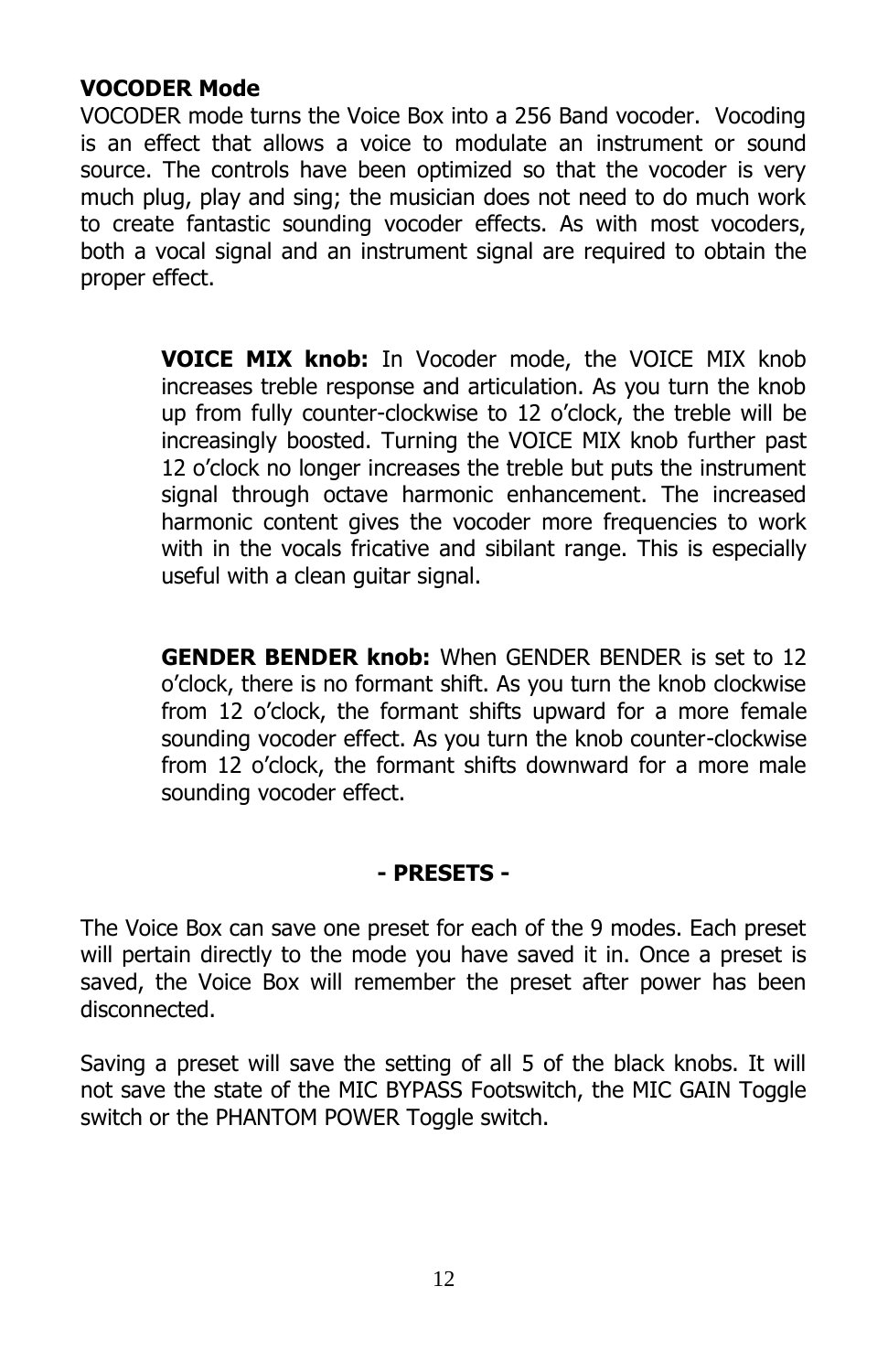#### **PRESET SAVE PROCEDURE:**

- 1. To Save the knob positions that are currently set up, press and hold down the MODE knob.
- 2. Hold down MODE for 3 seconds. Nothing will occur for 2 seconds, then all the mode LEDs will blink for 1 second.
- 3. After the LEDs stop blinking, let go of the MODE knob. The PRESET LED will light up solid. The PRESET LED is located to the left of the PRESET FOOTSWITCH.
- 4. Your preset has been saved in the mode that is currently lit.

## **PRESET LOAD PROCEDURE:**

#### **USING MODE KNOB**

- 1. To Load a preset you previously saved: turn the MODE knob to the mode where the preset was saved.
- 2. Press and release the MODE knob. The PRESET LED will light up to indicate that the Preset has loaded. Please Note: The current knob positions are no longer valid.

#### **USING PRESET FOOTSWITCH**

To Load a preset you previously saved using the PRESET Footswitch: press and release the PRESET Footswitch. The PRESET LED will light up to indicate that the Preset has loaded for the currently selected mode. Please Note: The current knob positions are no longer valid.

If you press and release the PRESET Footswitch while a preset is already loaded into the current mode, the Voice Box will jump down to the next mode and load its preset. For example, if you have a preset loaded into HIGH HARMONY mode, then press the PRESET Footswitch, the Voice Box will then select LOW  $+$  HIGH as its current mode, then load its preset.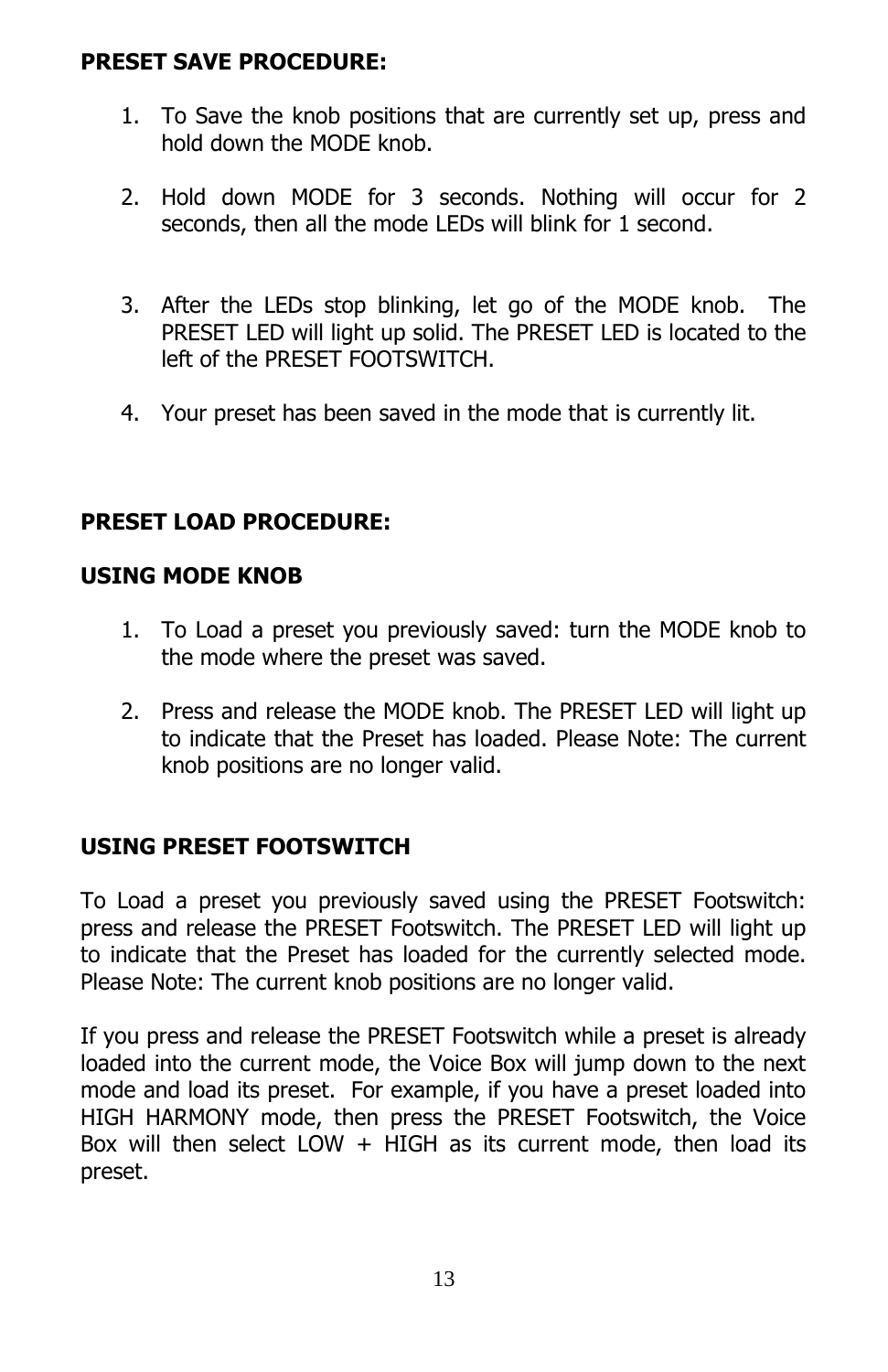After loading a preset, if you move a knob, the knob's new location will supersede the preset's stored value for that knob. At this point, the PRESET LED will blink rapidly to indicate that a knob has been moved. If you then turn the knob back to its position, as saved in the preset, the PRESET LED will stop blinking.

If the PRESET LED is blinking rapidly, when you press the PRESET Footswitch, it will re-load the preset for whichever mode you are currently in.

#### **PRESET UNLOAD PROCEDURE:**

A preset can be unloaded to restore the current knob positions so they represent what you hear. There are two ways to unload a preset, press and release the MODE knob or turn the MODE knob to another mode.

## **- CONTROLS, INDICATORS & I/O-**

The following descriptions detail all of the knobs, switches, LEDs (lights) and I/O jacks on the Voice Box:

#### **MODE KNOB**

This is the white knob located in the upper right corner of your Voice Box. The MODE knob is a rotary encoder enabling the user to scroll through the 9 Modes of the Voice Box. Turn the knob clockwise to progress up through the modes: from VOCODER to LOW HARMONY mode. Turn the knob counter-clockwise to progress down through the modes: from LOW HARMONY to VOCODER mode.

The MODE knob also has a push switch to save and load presets. To load a preset: turn the MODE knob to select the desired mode and then give the MODE knob a quick tap. To save a preset: push down and hold the MODE knob for 3 seconds. You will then see all mode LEDs blink rapidly. Continue to hold down the MODE knob until the LEDs stop blinking. At this point the preset is saved and you can let go of the knob. Only one preset is saved per mode and the preset you save is based on the selected mode.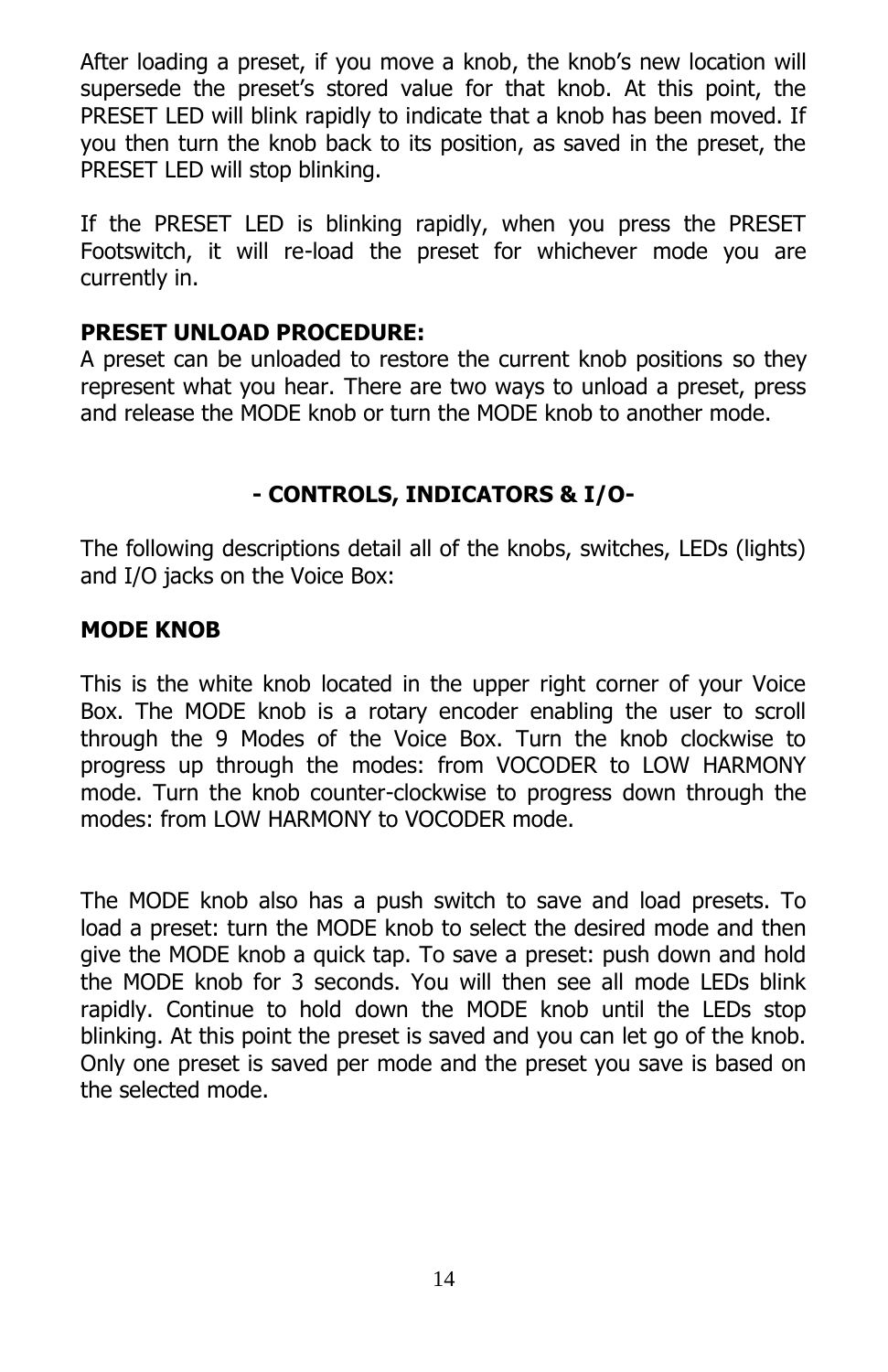**Please note:** The six harmony modes require an instrument to play chords along with the vocals so that the Voice Box can determine the key of your song. VOCODER mode also requires an instrument or sound source. Neither OCTAVES or UNISON  $+$  WHISTLE modes require an instrument or sound source.

#### **GENDER BENDER KNOB**

Formant shift corresponds roughly to the length of the vocal tract. Bass and baritone singers have longer vocal tracts than sopranos and tenors.

In all modes, the GENDER BENDER knob adjusts the amount of formant shift that is applied to the harmony, octave or effected voices. For voices that are pitch shifted up, the formant will shift upward, which is equivalent to shortening the vocal tract, to sound more female. For voices that are pitch shifted down, the formant will shift downward, which is equivalent to lengthening the vocal tract, to sound more male.

In all modes except UNISON and VOCODER, turning the GENDER BENDER knob clockwise will increase the amount of formant shift from zero to 100%. In UNISON and VOCODER mode, zero formant shift is at the center of the knob's range, or 12 o'clock. Turning GENDER BENDER clockwise from 12 o'clock will shift the formant upward, or shorten the vocal tract. Turning GENDER BENDER counter-clockwise from 12 o'clock will shift the formant downward, or lengthen the vocal tract.

#### **VOICE MIX KNOB**

In all modes, the VOICE MIX knob mixes between two different voices. In most cases it mixes between a low harmony voice (counter-clockwise position) and a high harmony voice (clockwise position). The following table lists the VOICE MIX's range for each mode: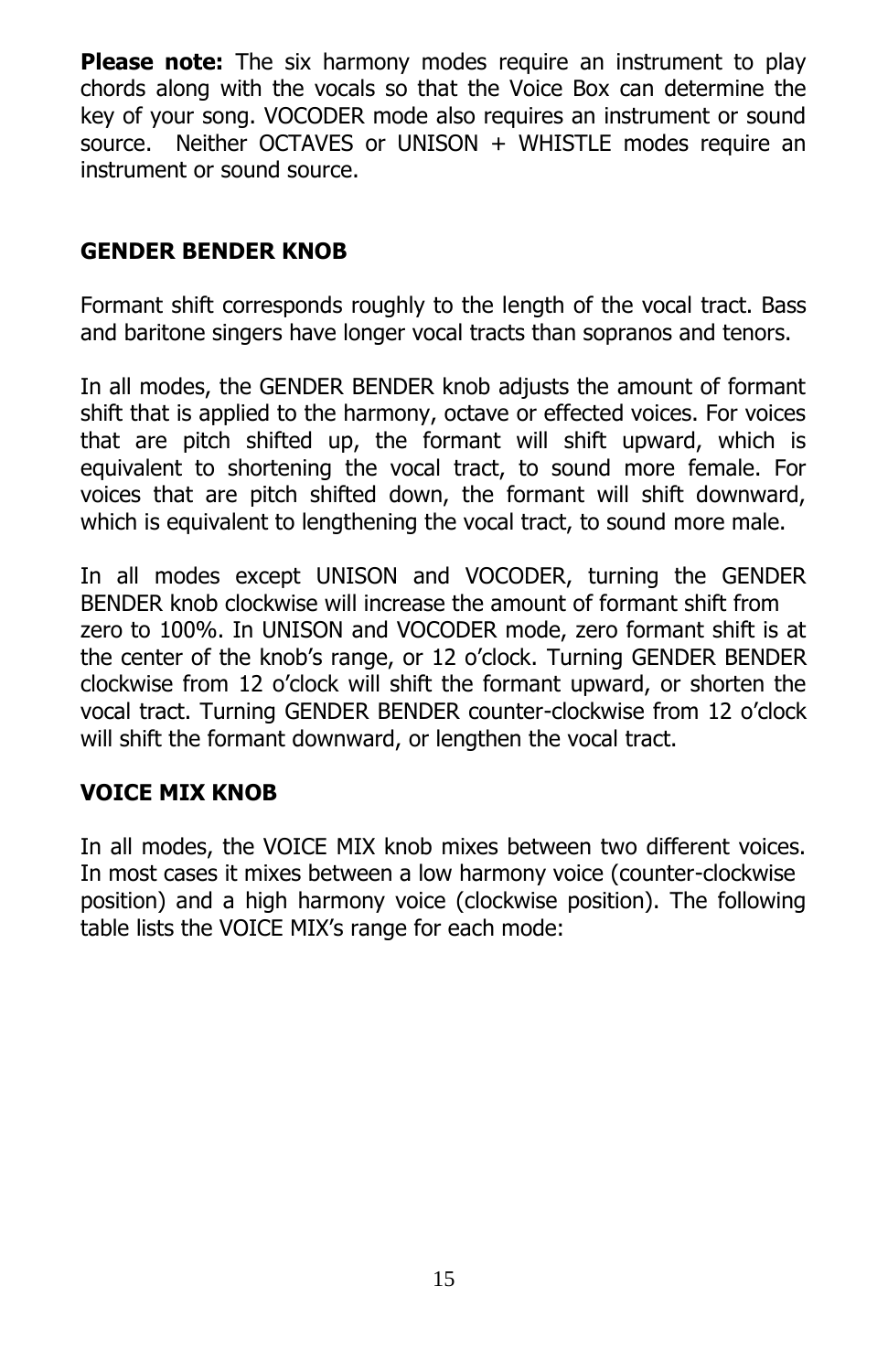$UNISON + WHISTIF$  Unison to Whistle

#### **MODE VOICE MIX RANGE LOW to HIGH knob position**

LOW HARMONY Lower 3rd to Lower 5th HIGH HARMONY Upper 3rd to Upper 5th LOW + HIGH Lower 5th to Upper 3rd MULTI HARMONY 1 Lower 5th to Upper 3rd MULTI HARMONY 2 Lower 5th to Upper Octave MULTI HARMONY 3 Lower Octave to Upper 5th OCTAVES Lower Octave to Upper Octave VOCODER Bass to Treble to Enhanced Harmonics

#### **REVERB KNOBs**

**DRY REVERB Knob:** This is a volume control for the reverb that is applied to the Dry vocals.

**HARMONY REVERB Knob:** This is a volume control for the reverb that is applied to the effected vocals. You can add reverb to all of the effects, not just harmony voices. For example, while using the WHISTLE effect, turning up the HARMONY REVERB knob will apply reverb to the WHISTLE effect.

#### **BLEND KNOB**

The BLEND knob is a wet/dry control for the effect output jack. Turning the BLEND knob to its minimum counter-clockwise position will yield

100% dry and no wet signal. Turning the BLEND knob to its maximum clockwise position will give you 100% wet and no dry signal. To obtain an equal balance of both wet and dry signals, set the BLEND control to 50%.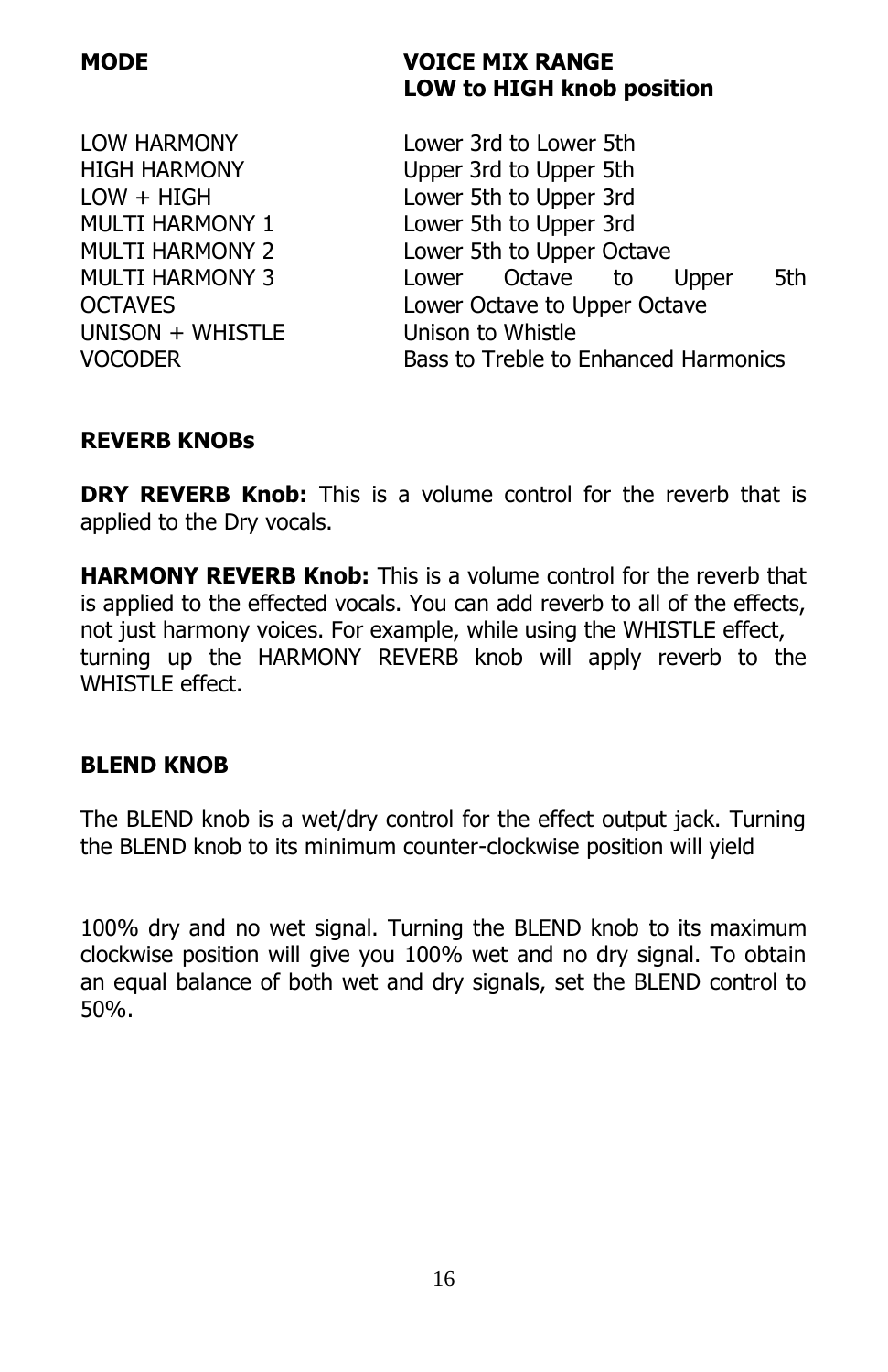## **PRESET Footswitch / LED**

Press and release the PRESET Footswitch to load a preset into the presently selected mode. If a preset is already loaded into the presently selected preset, pressing the PRESET Footswitch will select the next mode and load its preset.

The PRESET LED will light solid when a preset is loaded. While a preset is loaded, if a black knob is turned, the PRESET LED will blink rapidly telling you that though a preset is loaded, one or more knobs have been turned. Pressing the PRESET Footswitch while the PRESET LED is blinking will re-load the preset for the current mode.

# **MIC BYPASS Footswitch / STATUS LED**

The Bypass footswitch toggles the Voice Box between effect mode and bypass mode. If the STATUS LED is lit, then the Voice Box is in effect mode. If the STATUS LED is off, then the Voice Box is in bypass mode.

**In bypass mode:** the dry vocal is output through the EFFECT Output XLR jack and the effect is muted. In effect mode: the output of the BLEND control determines how much effect vs. dry signal is output through the EFFECT Output XLR jack.

In both effect and bypass modes, the instrument's signal goes through a high quality buffer stage between the INSTRUMENT INPUT and OUTPUT jacks.

# **MIC GAIN Toggle Switch**

Use this switch to change the sensitivity of the mic pre-amp in the Voice Box. HI gain mode should be used in most situations. LO mode is useful if HI mode is clipping, if you want to connect the output from another mic pre-amp to the input of the Voice Box or if you have a loud singer with an especially sensitive microphone.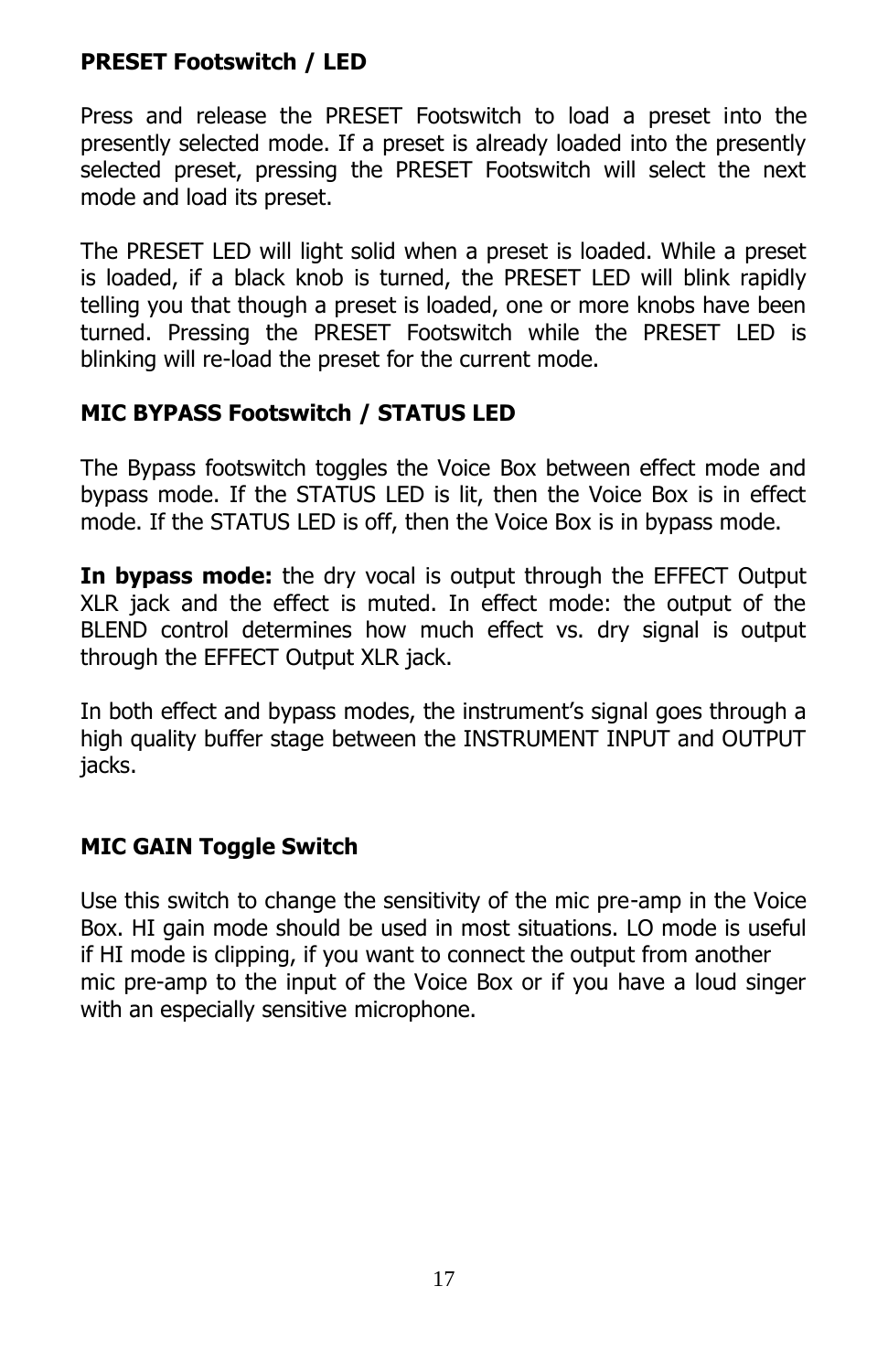## **PHANTOM POWER Toggle Switch**

On the side of the Voice Box, next to the MIC INPUT XLR jack, is the PHANTOM POWER toggle switch. Pushing the toggle switch up will supply +45V to the microphone. The PHANTOM POWER switch should only be set to ON when using a condenser microphone.

#### **MIC INPUT XLR Jack**

The MIC INPUT XLR jack is a fully balanced microphone input. Connect your microphone directly to this input jack. The input impedance at the MIC INPUT XLR jack is 10 k $\Omega$ .

## **INSTRUMENT INPUT ¼" Jack**

In all modes but two (OCTAVES and UNISON  $+$  WHISTLE), the Voice Box requires an instrument to be played along with your vocals. For the six harmony modes, the Voice Box needs an instrument to provide chords so that the Voice Box can determine the key of your instrument. The best types of chords for the Voice Box should include the root, 3rd and 5th of the chord. VOCODER mode only requires a sound source; the VOCODER effects the instrument you play with your voice.

Plug the output of your instrEmail us at info@ehx.com ument into the INSTRUMENT INPUT jack. The input impedance presented at the INSTRUMENT INPUT XLR jack is 2.2 M $\Omega$ .

#### **EFFECT OUTPUT XLR Jack**

The Voice Box's vocal effect is output through the EFFECT OUTPUT XLR jack on the side of the unit. The vocal harmonies, vocoder and other effects as well as the dry and bypassed vocals are output from this jack. The EFFECT OUTPUT XLR jack is a fully balanced line output jack. It can be connected directly to the line input of a mixer, on stage breakout boxes or the input of an A/D converter. The output impedance is 700  $\Omega$ .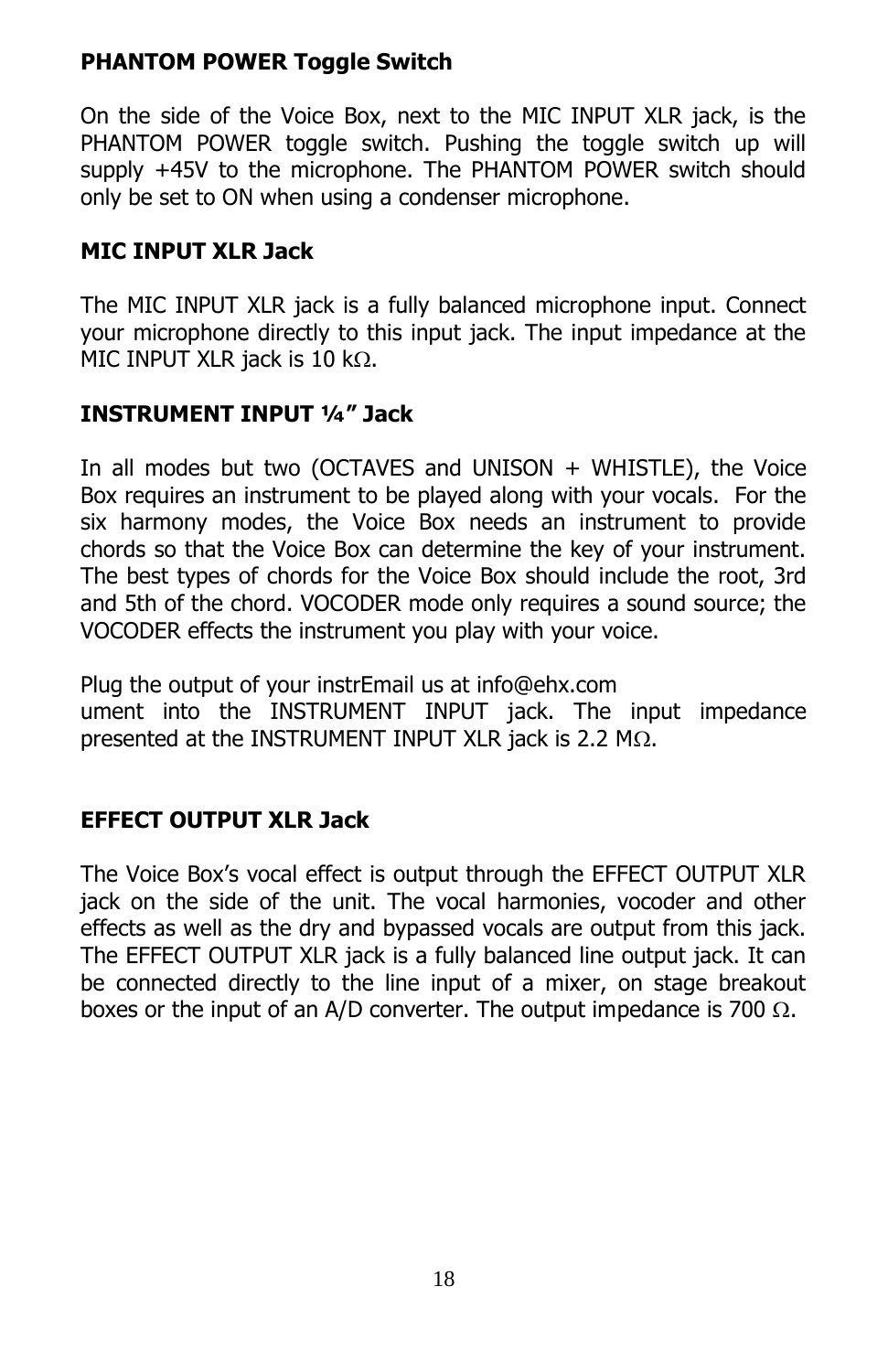#### **INSTRUMENT OUTPUT ¼" Jack**

Connect this output to your amp, effects or other device. The output impedance is 700  $\Omega$ .

#### **9V Power Jack**

Plug the output of the Voice Box's supplied AC Adapter into the 9V power jack located at the top of the Voice Box. The Voice Box requires 9 - 9.6VDC at 200mA with a center negative plug. The Voice Box accepts Boss style AC Adapters.

#### **TECHNICAL SPECIFICATIONS**

Mic Pre-Amp Gain:

LO Mode =  $15db$ ; HI Mode =  $25dB$  (XLR out into High Z load) LO Mode = 4.5dB; HI Mode = 15dB (XLR out into 600  $\Omega$  load)  $A/D$  and  $D/A$  Conversion Sample Rate = 36 kHz  $A/D$  and  $D/A$  Conversion Bit Resolution = 24 bits

#### **- WARRANTY INFORMATION -**

Please register online at http://www.ehx.com/product-registration or complete and return the enclosed warranty card within 10 days of purchase. Electro-Harmonix will repair or replace, at its discretion, a product that fails to operate due to defects in materials or workmanship for a period of one year from date of purchase. This applies only to original purchasers who have bought their product from an authorized Electro-Harmonix retailer. Repaired or replaced units will then be warranted for the unexpired portion of the original warranty term.

If you should need to return your unit for service within the warranty period, please contact the appropriate office listed below. Customers outside the regions listed below, please contact EHX Customer Service for information on warranty repairs at info@ehx.com or +1-718-937-8300. USA and Canadian customers: please obtain a **Return Authorization Number** (RA#) from EHX Customer Service before returning your product. Include with your returned unit: a written description of the problem as well as your name, address, telephone number, email address, and RA#; and a copy of your receipt clearly showing the purchase date.

#### **United States & Canada**

EHX CUSTOMER SERVICE